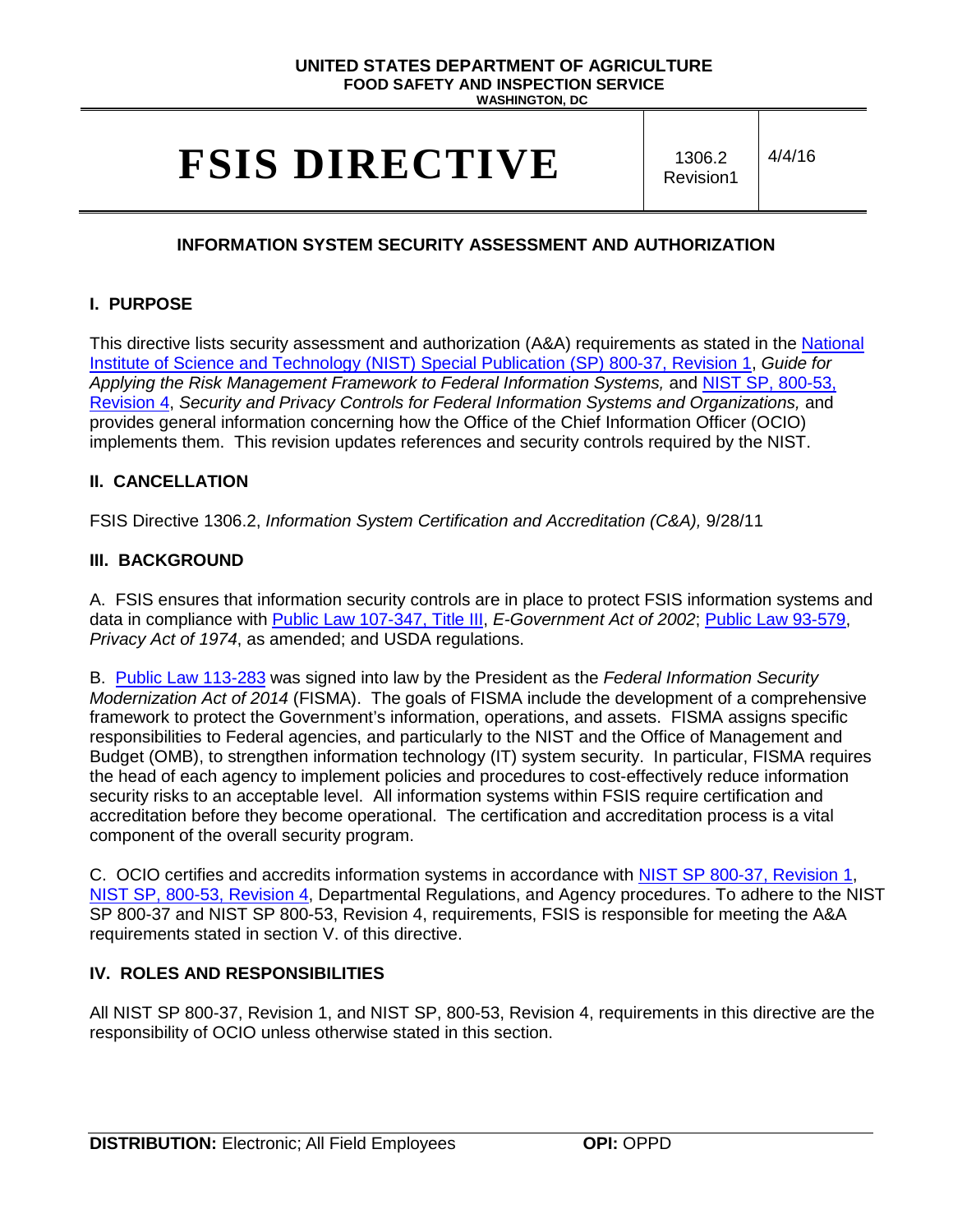# A. **OCIO.**

- 1. Promotes and supports A&A policy throughout the Agency;
- 2. Works closely with authorizing officials and their designated representatives to ensure that an Agency wide security program is effectively being implemented;
- 3. Ensures required A&As are accomplished in a timely and cost-effective manner; and
- 4. Centralizes reporting of all security-related activities.

#### B. **Authorizing Official (AO).**

- 1. Ensures that the operation of an information system creates no more than an acceptable level of risk to Agency operations, assets, or individuals;
- 2. Is accountable for the risks associated with operating an information system; and
- 3. Appoints the information system owner.

# C. **Certifying Official (CO).**

- 1. Conducts a comprehensive assessment of the management, operational, and technical security controls in an information system to determine the extent to which the controls are implemented correctly, operating as intended, and producing the desired outcome with respect to meeting the security requirements for the system;
- 2. Recommends corrective actions to reduce or eliminate vulnerabilities in the information system;
- 3. Provides an independent assessment of the information system security plan before initiating the security assessment activities; and
- 4. Ensures that the plan provides a set of security controls for the information system that adequately meets all applicable security requirements.
- D. **System Owners.** System owners may be from program areas outside of OCIO.
	- 1. Determine the procurement, development, integration, modification, or operation and maintenance of an information system;
	- 2. Assist in the development and maintenance of the information system security plan;
	- 3. Ensure the information system is deployed and operated according to the agreed upon security requirements;
	- 4. Ensure system users and support personnel receive the requisite security training (e.g., instruction in rules of behavior);
	- 5. Establish access rights and types of access privileges; and
	- 6. Assist in the development of detailed operating procedures at the system or general support system level that satisfies the A&A security controls.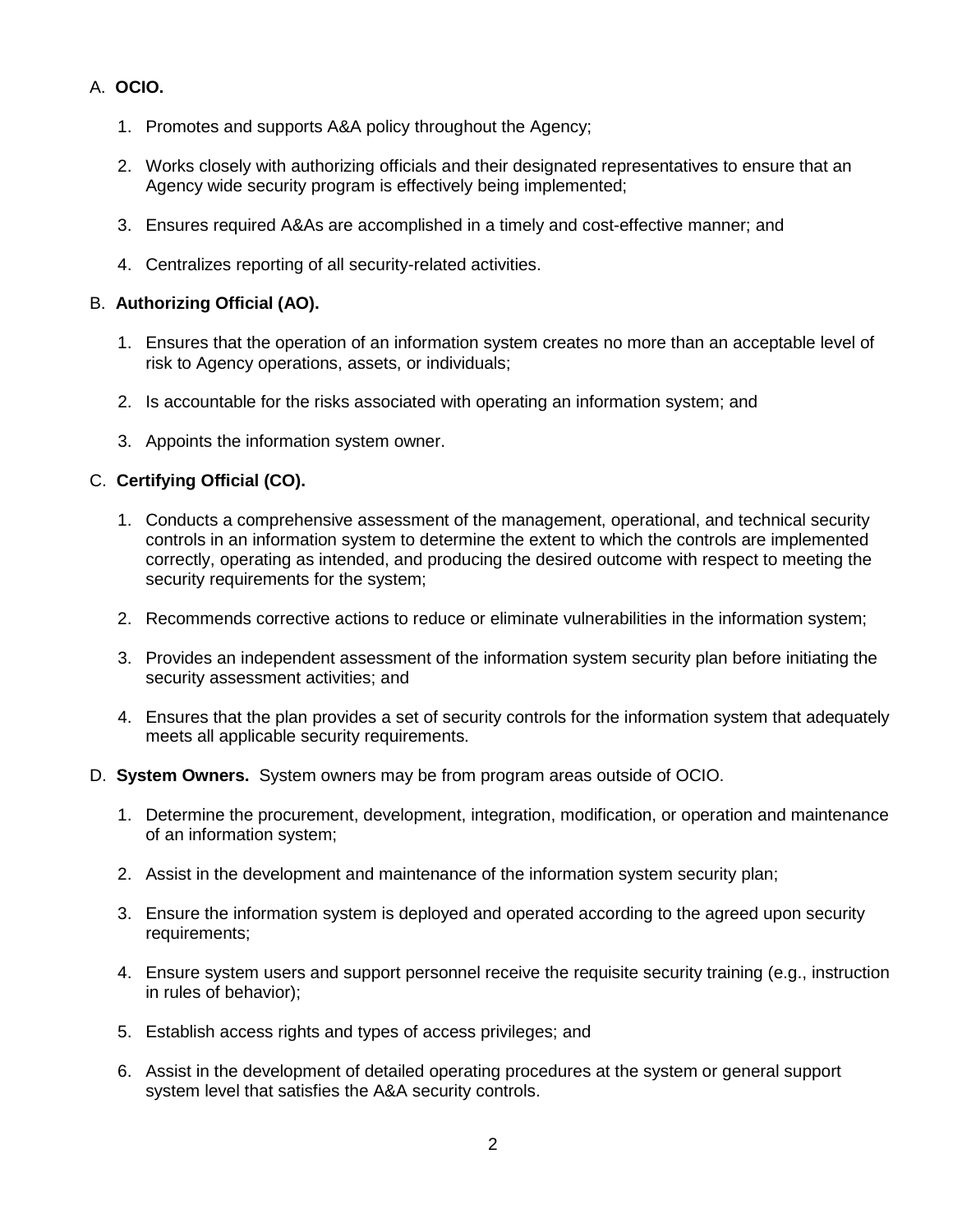# E. **Information Systems Security Program Manager (ISSPM).**

- 1. Assist in the certification and accreditation of all Agency IT systems;
- 2. Participate in Certification Teams providing guidance, testing security controls, and assisting in the preparation of the final A&A package, as required;
- 3. Monitor and electronically track progress using the Plan of Action and Milestones (POA&M) and the A&A progress on IT systems and report progress to the Agency Chief Information Officer (CIO), including all systems under Authority to Operate (ATO), to ensure that deficiencies are corrected in a timely manner;
- 4. Identify system changes that require re-accreditation in conjunction with the Agency Technical Change Control Board; and
- 5. Participate in the preparation of ATO packages, as required.

#### F. **OCIO Information Systems Security Officer (ISSO).**

- 1. Serves as the principal technical advisor and is responsible to the CO, information system owner, or ISSPM for ensuring that the appropriate operational security posture is maintained for an information system or program;
- 2. Maintains the day-to-day security operations of the information systems including:
	- a. Physical security;
	- b. Personnel security;
	- c. Incident handling; and
	- d. Security awareness training and education.
- 3. Provides assistance on an as needed basis to:
	- a. Assist in the development of the information system security policy and ensures compliance with that policy on a routine basis;
	- b. Work closely with information system owners;
	- c. Develop and update information system security plans;
	- d. Manage and control changes to information systems; and
	- e. Assess the security impact of changes.

#### **V. NIST SP 800-37, REVISION 1 and NIST SP, 800-53, REVISION 4 REQUIREMENTS**

#### A. **Security Assessments.**

1. Develop a security assessment plan that includes the security controls and control enhancements under assessment, the assessment procedures used to determine security control effectiveness and the assessment environment, team, and roles and responsibilities;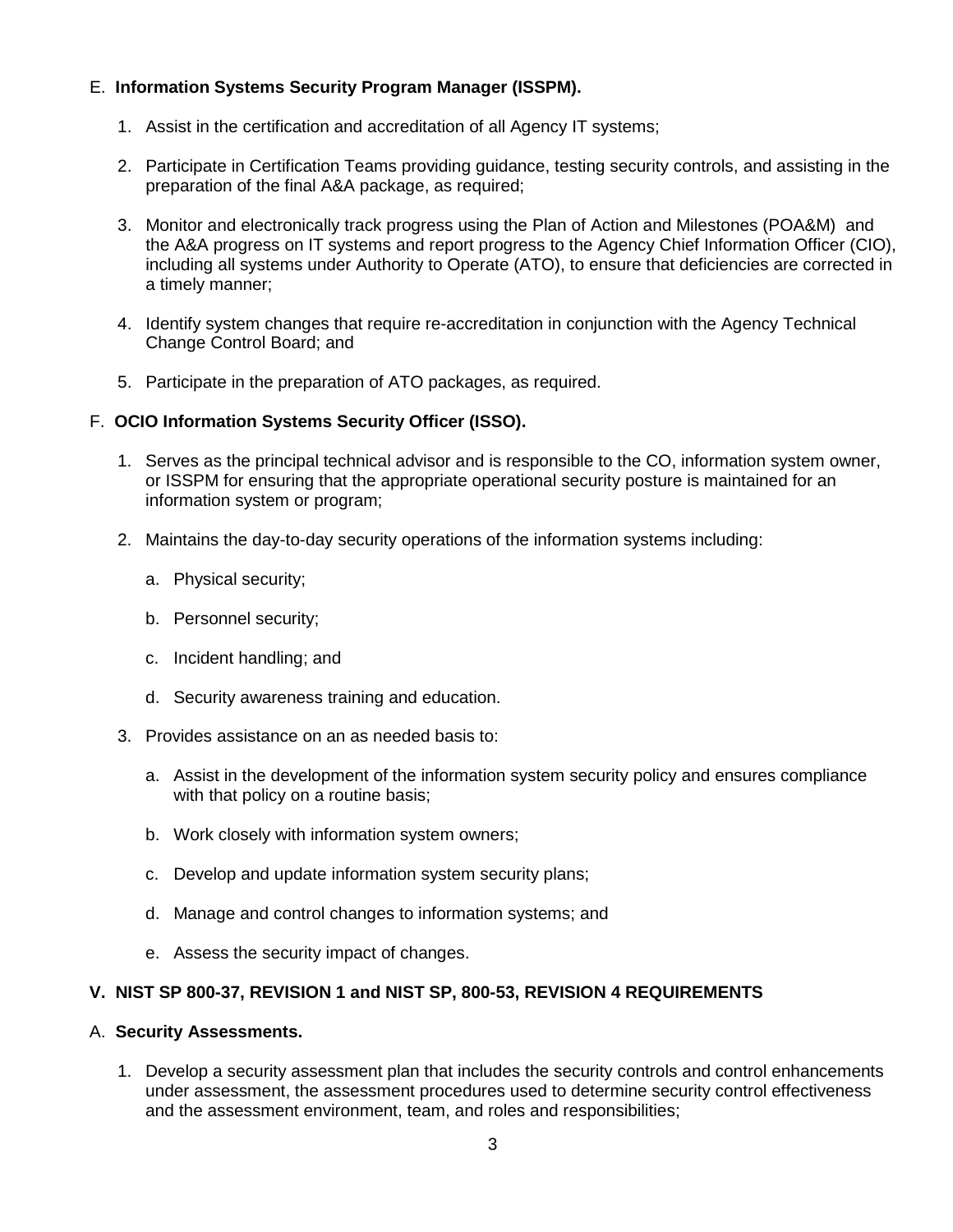- 2. Assess all information system security controls during the initial security accreditation;
- 3. Integrate security assessment as a key factor in security authorization decisions and into the information system development life cycle;
- 4. Conduct the information system security controls assessment annually, or when there is a major change to determine the extent to which the controls are implemented correctly, operating as intended, and producing the desired outcome with respect to meeting the security requirements for the information system;
- 5. Use initial or ongoing system authorizations; continuous monitoring; or system development life cycle activities to satisfy annual assessment requirements;
- 6. Employ an independent assessor or assessment team to conduct the initial and 3-year assessments of the information system security controls;
- 7. Produce security assessment reports that document the results of the assessment and provide the results in writing to the authorizing official or authorizing official's designated representative; and
- 8. Provide as part of the security control assessment in-depth monitoring, malicious user testing, penetration testing, and red team exercises. This requirement is only applicable to HIGH systems. The categorization of "HIGH," "MODERATE," or "LOW" is defined in [Federal Information](http://csrc.nist.gov/publications/fips/fips199/FIPS-PUB-199-final.pdf)  [Processing Standards \(FIPS\) Publication \(PUB\) 199,](http://csrc.nist.gov/publications/fips/fips199/FIPS-PUB-199-final.pdf) *Standards for Security Categorization of Federal Information and Information Systems*.

# B. **System Interconnections.**

- 1. Authorize all connections from the information system to the other information systems outside of the accreditation boundary through the use of Interconnection Security Agreements;
- 2. Monitor and control system connections continuously by verifying enforcement of security requirements;
- 3. Assess risks that may be introduced when systems are connected to other information systems with different security requirements and security controls, both within the Agency and external to the Agency. Risk considerations include information systems sharing the same networks;
- 4. Document for each connection the interface characteristics, security requirements, and the nature of the information communicated;
- 5. Review and update Interconnection Security Agreements at least annually; and
- 6. Employ mechanisms to deny all FSIS employees, contractors, and partners, system access to all external systems unless authorized by Agency exception, inter-agency agreement, and IT Security credential enforcement.

# C. **POA&M.**

1. Develop and update the POA&M to guide the correction of deficiencies noted during the assessment of the security controls and to reduce or eliminate known vulnerabilities in the information system;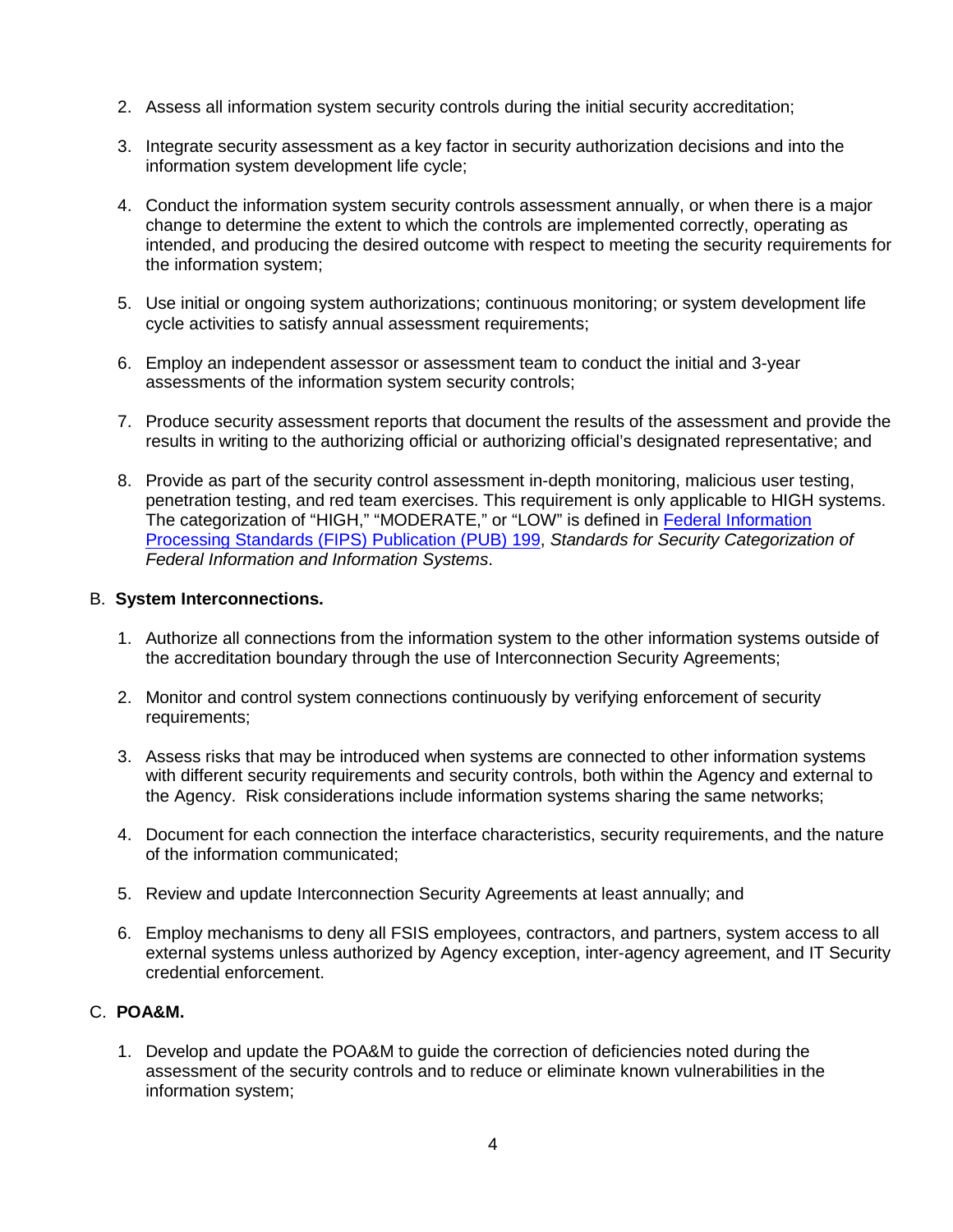- 2. Use the Agency's information system for documenting remedial actions (e.g., planning and implementation) to track the POA&M; and
- 3. Update the existing plan of action and milestones based on findings from the security controls assessments, security impact analyses, and continuous monitoring activities.

# D. **Security Authorization.**

- 1. Authorize the information system for processing before operation;
- 2. Update the authorization at least every 3 years. or when there is a significant change to the information system; and
- 3. Ensure security authorization is approved and signed by the Authorizing Official (AO).

# E. **Continuous Monitoring.**

- 1. Monitor the information system security controls. Continuous monitoring activities include:
	- a. Configuration management and control of information system components;
	- b. Security impact analysis of changes to the information system;
	- c. Ongoing assessment of security controls through continuous monitoring strategies;
	- d. Regularly reporting on the information system's status with regard to assessment and authorization and continuous monitoring efforts to designated officials; and
	- e. Correlate and analyze security-related information generated by assessments and monitoring.
- 2. Establish the selection criteria and subsequently select a subset of the security controls employed within the information system for annual assessment;
- 3. Establish the schedule for control monitoring to ensure adequate coverage of security controls and resources is achieved; and
- 4. Employ an independent assessor or assessment team to monitor the security controls in the information system on an ongoing basis.

F. **Penetration Testing.** Conduct penetration testing annually on Agency-identified scenarios. This requirement is only applicable to HIGH systems.

#### G. **Internal System Connections.**

- 1. Authorize internal connections of all information systems; and
- 2. Document, for each internal connection, the interface characteristics, security requirements, and the nature of the information communicated.

# **VI. PENALTIES AND DISCIPLINARY ACTIONS FOR NON-COMPLIANCE**

[FSIS Directive 1300.7,](http://www.fsis.usda.gov/wps/wcm/connect/b3406ba7-305f-4ff9-b513-ef212423afb8/1300.7.pdf?MOD=AJPERES) *Managing Information Technology (IT) Resources*, sets forth the FSIS policies, procedures, and standards on employee responsibilities and conduct relative to the use of computers and